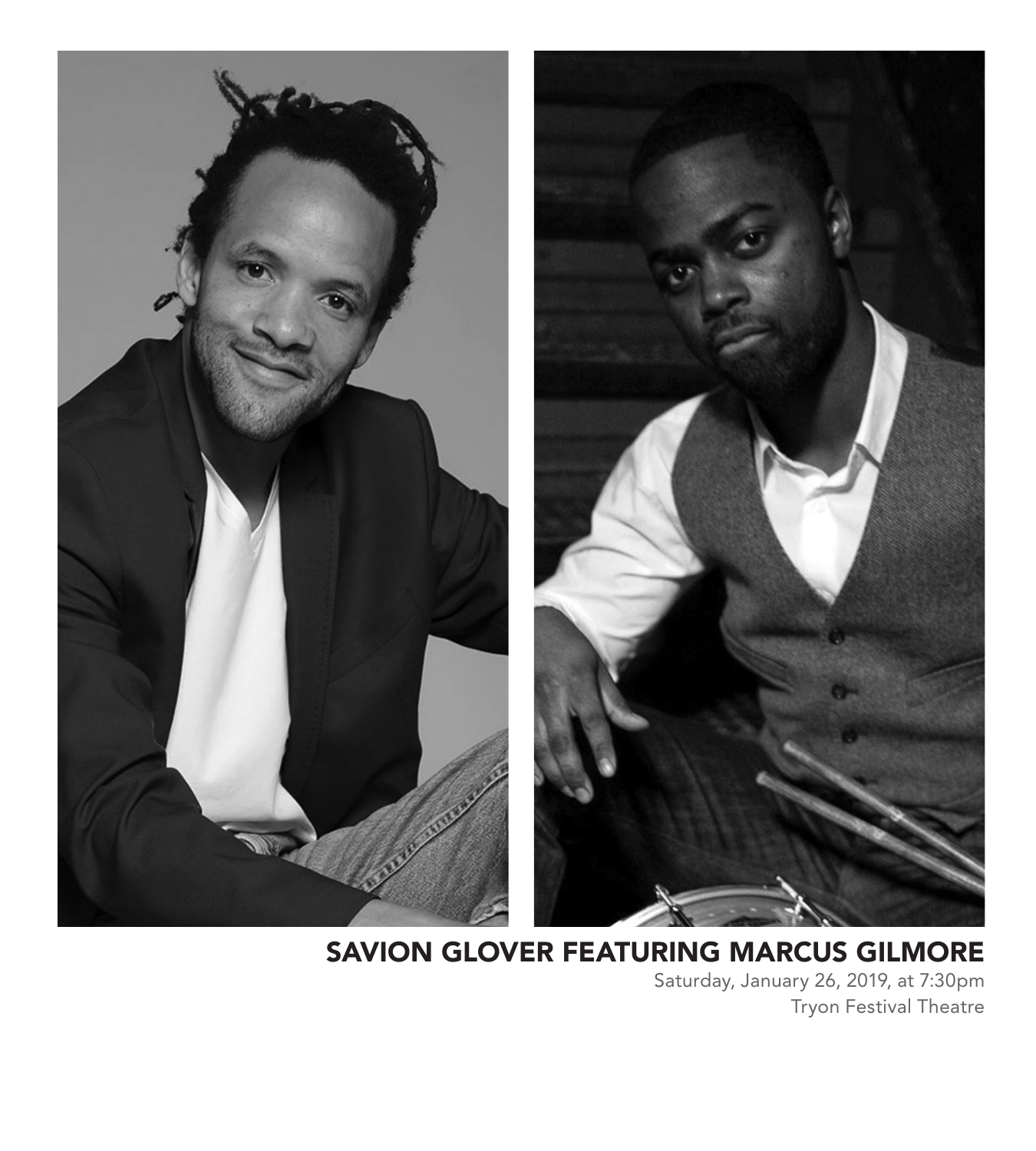## PROGRAM

#### SAVION GLOVER FEATURING MARCUS GILMORE

The union of tap dance and percussion is an historical, sacred relationship that has century-old roots. The divine exchange of tap legend Savion Glover and American drummer Marcus Gilmore has a deep, significant, layered history as well. Marcus Gilmore used to spend time with legendary hoofer Jimmy Slyde and his Grammy Award-winning grandfather Roy Haynes as a young child. Gilmore was inspired by the dance and percussion from the exchanges of these two elders. Savion Glover was mentored by Jimmy Slyde (one of many hoofers in Glover's lineage). The meeting of Glover and Gilmore would not happen until later in their lives. Yet, the history of this rooted synergy inspires an intergenerational, virtuosic performance of these two musicians, a decidedly widely acclaimed percussive programming gem.

*This program will be presented with no intermission.*

*Savion Glover and Marcus Gilmore appear by arrangement with: Savion Glover Productions 131 Brunswick Street Newark, New Jersey 07114 973.732.3278*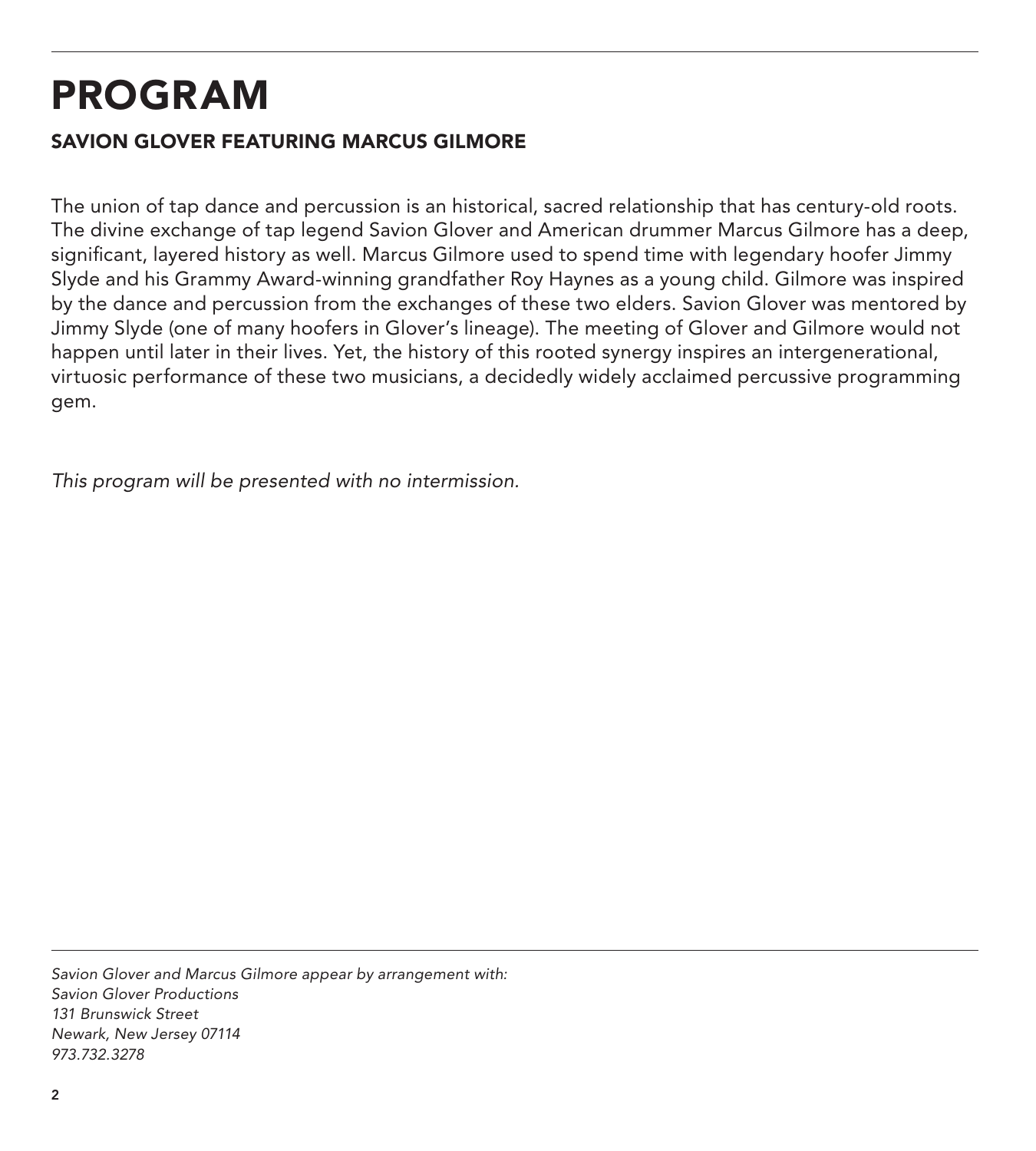THE ACT OF GIVING THE ACT OF GIVING

#### THANK YOU FOR SPONSORING THIS PERFORMANCE

With deep gratitude, Krannert Center thanks all 2018-19 Patron Sponsors and Corporate and Community Sponsors, and all those who have invested in Krannert Center. Please view their names later in this program and join us in thanking them for their support.

\*

This event is supported by:



Eighteen Previous Sponsorships

CECILE STEINBERG Thirteen Previous Sponsorships

\*



ANONYMOUS One Hundred and Five Previous **Sponsorships** Ten Current Sponsorships

\*PHOTO CREDIT: ILLINI STUDIO

#### HELP SUPPORT THE FUTURE OF THE ARTS. BECOME A KRANNERT CENTER SPONSOR BY CONTACTING OUR ADVANCEMENT TEAM TODAY:

KrannertCenter.com/Give • development@krannertcenter.illinois.edu • 217.333.1629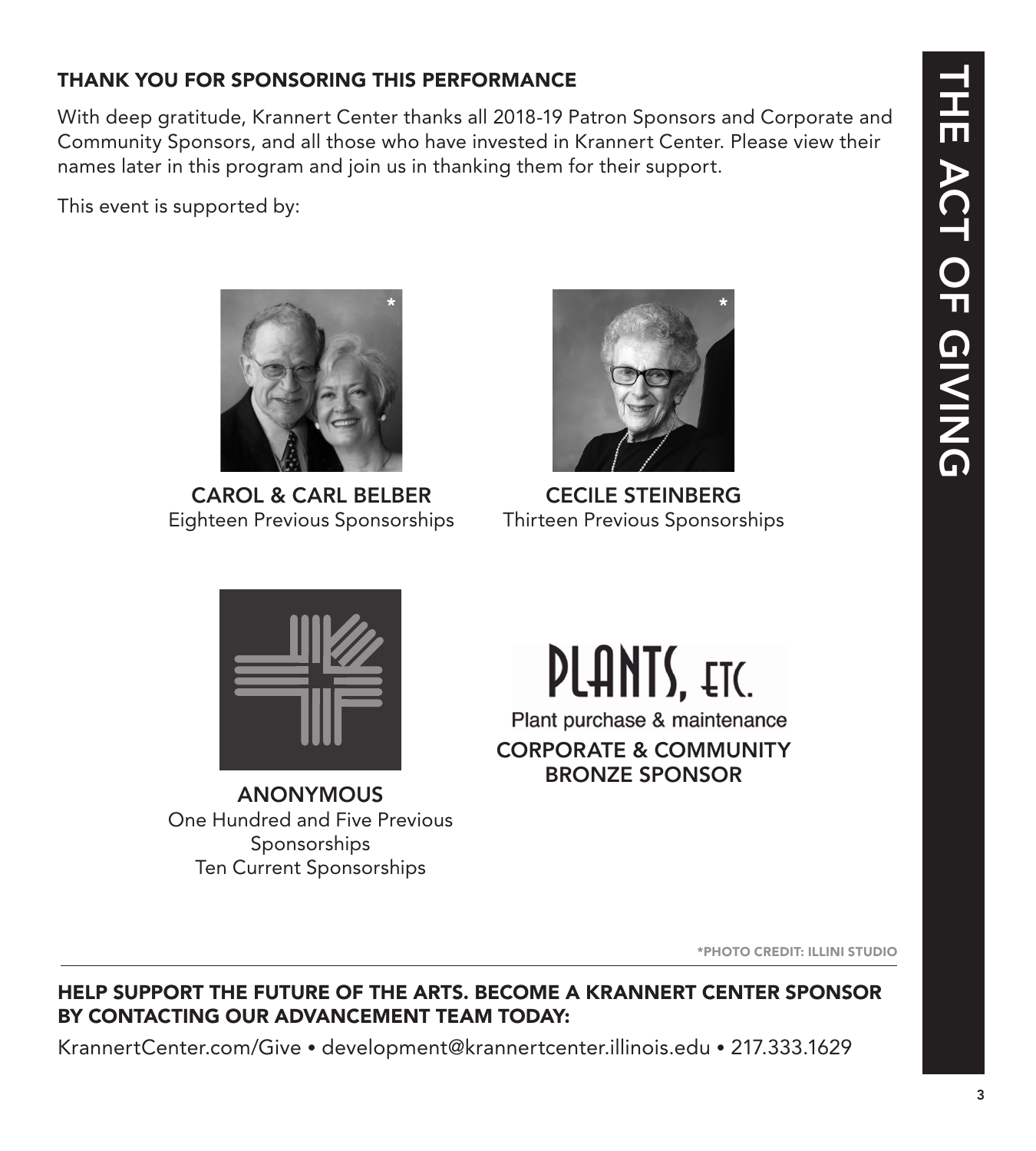# PROGRAM NOTES

The following is an excerpt from an interview by Mercedes Salazar with Savion Glover regarding his performance with Marcus Gilmore in *Savion Glover Featuring Marcus Gilmore/The SG.MG Project*.

**Salazar:** How did you and Mr. Gilmore meet? Glover: It feels like I've always known him. Like, we were never formally introduced.

**Salazar:** Did you know that Mr. Gilmore was of percussive royalty? Glover: I knew, but again, Marcus is his own brilliant energy of support to the dance and is his own voice with percussion.

Salazar: What makes Marcus different?

Glover: I feel supported by his energy through percussion. It's a conversation. It's an exchange. It's joy. He understands deeply rhythmic discourse.

Salazar: What are your favorite moments of the exchange? Glover: It's a listening session. It changes all the time. I do believe we time travel.

Salazar: Do you think about Mr. Slyde and Mr. Haynes during the performance? Glover: All of the time—while acknowledging their contributions, it's always an intimate conversation with those who have come before me.

Salazar: How long do you plan to present this program? Glover: As long the exchange lasts. It's a great space for the dance to breathe.

Salazar: What do you want the audience to get from this program?

Glover: I'm never really into defining what people get from listening to the dance of percussion. But, I do hope that listeners let their minds travel and receive what they need in the moment. Joy. Hopefully, the joy of the sound.

—Mercedes Salazar